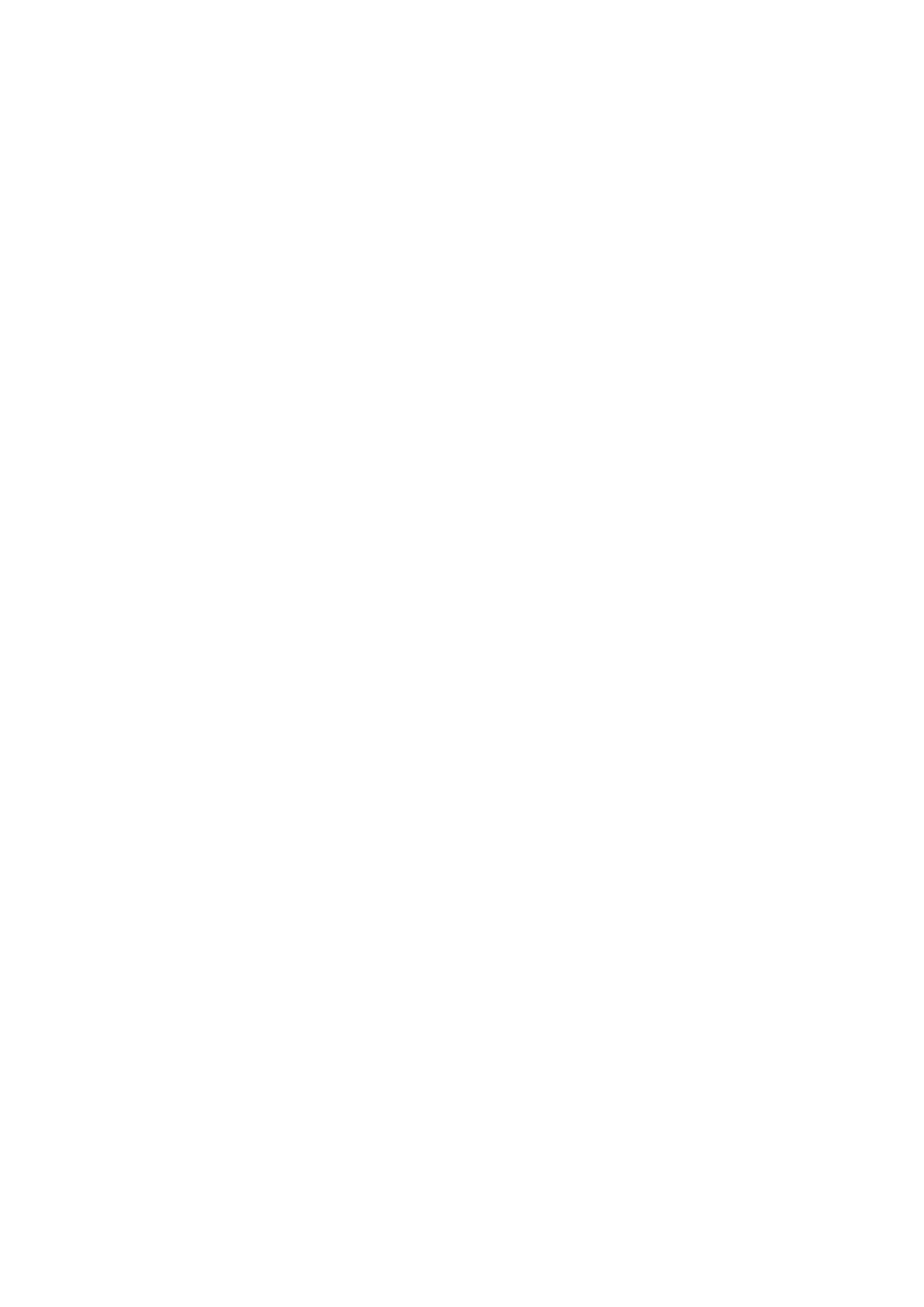#### **Contents**

| 13. Program marketing. | .10 |
|------------------------|-----|
|                        |     |
|                        |     |
|                        |     |
|                        |     |
|                        |     |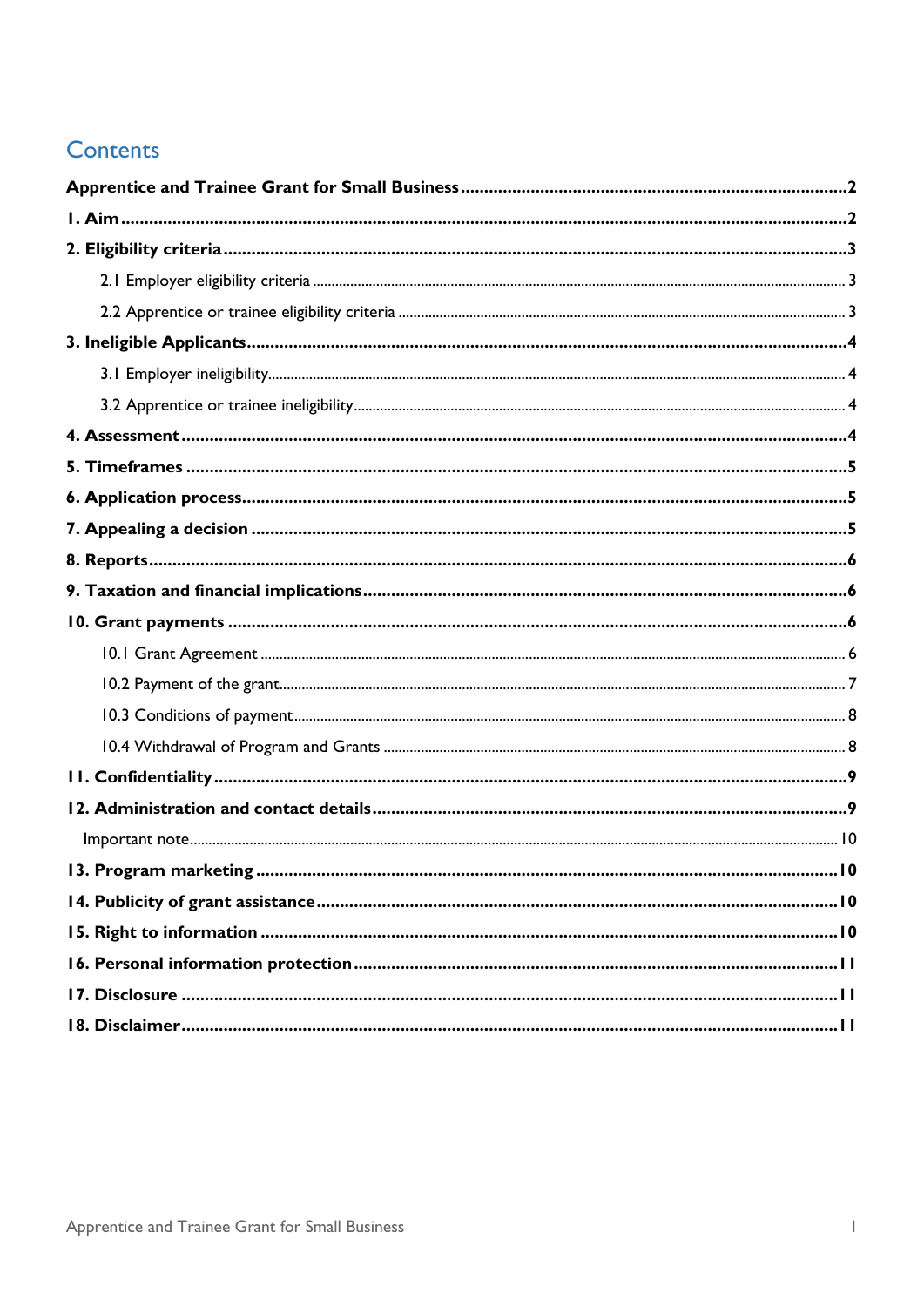### <span id="page-3-0"></span>Apprentice and Trainee Grant for Small **Business**

## <span id="page-3-1"></span>1. Aim

The *Apprentice and Trainee Grant for Small Business* is a grants program aimed at increasing the number of apprentices and trainees employed by small businesses in Tasmania.

The Program aims to:

- Support a skilled workforce in Tasmania.
- Increase the number of apprentices and trainees employed in small businesses in Tasmania.
- Provide financial subsidies to assist small businesses to employ an apprentice or trainee.
- Provide additional opportunities for people wishing to gain a qualification under an apprenticeship or traineeship arrangement.

The Program will assist the Government's agenda to increase the number of apprentices and trainees by 40 per cent by 2025.

This Program replaces the *Targeted Apprentice and Trainee Grant for Small Business* which will cease on 31 December 2020.

Funding of \$5.4 million will be provided in 2021-22 and 2022-23 for this Program. This is in addition to existing funding allocated to the previous *Targeted Apprentice and Trainee Grant for Small Business*.

Allocation of Program funding will be closely monitored by Skills Tasmania to ensure the Minister for Education and Training is provided with timely advice regarding the expenditure of the fund.

If the funding is close to becoming exhausted, a review of the Program will occur and a decision made regarding continuing the Program or closing it to new applications.

Skills Tasmania will update the information on its website, and inform Apprenticeship Network Providers (ANPs) and industry organisations of any changes to the Program, as soon as practicable.

The Program complements the Payroll Tax Rebate (Apprentices, Trainees and Youth Employees) Scheme administered by the State Revenue Office, which is aimed at larger employers. (Further information on that scheme is available here: [Rebates and concessions | State Revenue Office Tasmania\)](https://www.sro.tas.gov.au/payroll-tax/rebates-concessions#:~:text=A%20rebate%20for%20employers%20that%20%E2%80%8Bpay%20payroll%20tax,interstate%20busine%E2%80%8Bss%20relo%E2%80%8B%E2%80%8Bcates%20their%20operations%20to%20regional%20Tasmania.)

Under this Program, employers who are not eligible to claim the Payroll Tax Rebate (Apprentices, Trainees and Youth Employees), can apply for a subsidy of up to \$5,000 for each full-time apprentice or trainee and up to \$2,500 for each part-time or school-based apprentice or trainee they employ as a new worker from 1 January 2021 onwards.

The scope, eligibility and performance of the Program will be regularly monitored and reviewed.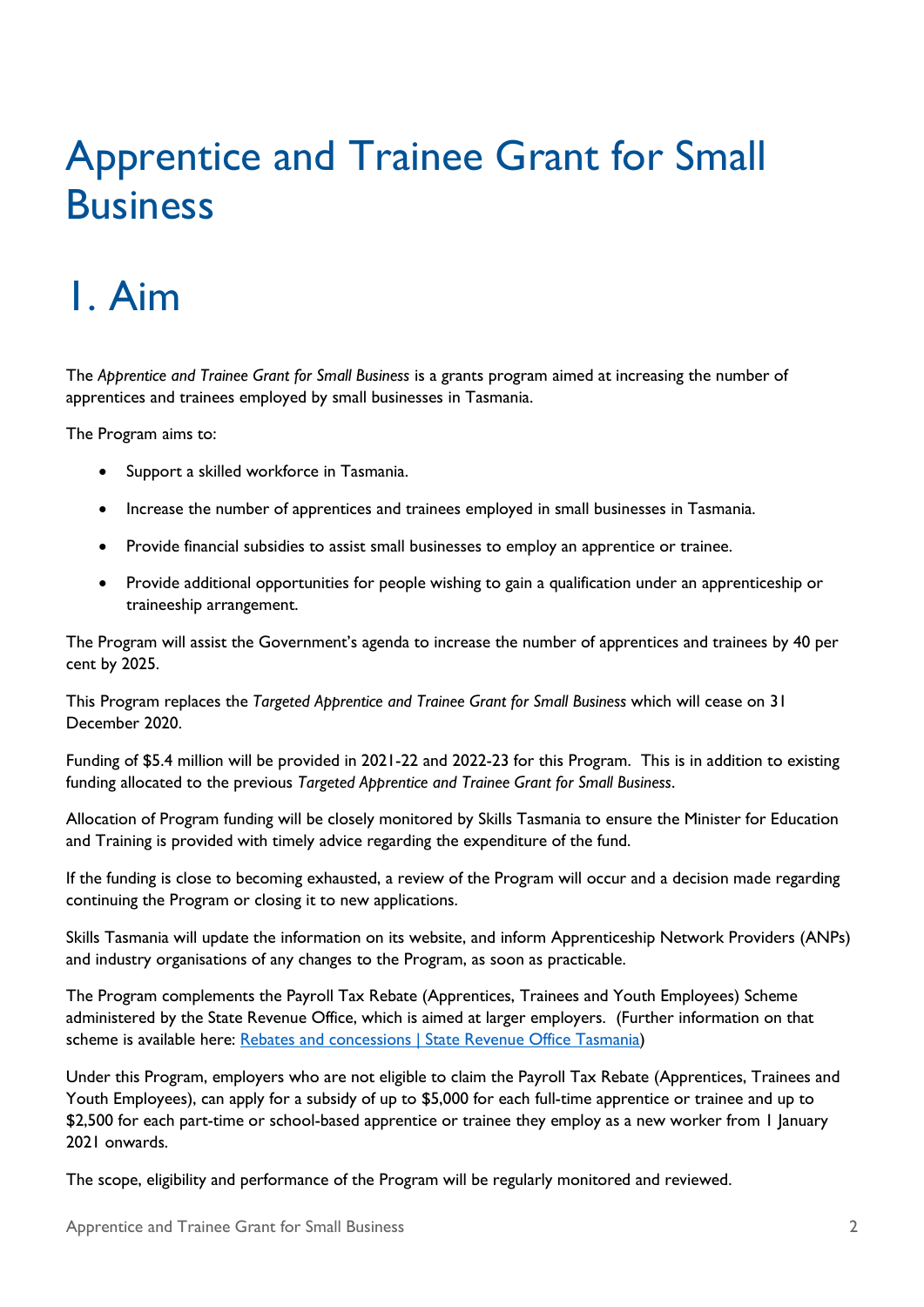## <span id="page-4-0"></span>2. Eligibility criteria

#### <span id="page-4-1"></span>2.1 Employer eligibility criteria

To be considered eligible for the Program, the legal entity that is the employer of the apprentice or trainee must:

- *2.1.1 Be registered on the Australian Business Register (ABR);*
- *2.1.2 Not be liable to pay Payroll Tax to the Commissioner of State Revenue for the individual apprentice or trainee at the time the application is lodged; and*
- *2.1.3 Employ the apprentice or trainee in a workplace physically located in Tasmania.*

Where the legal employer of an apprentice or trainee is a Group Training Organisation (GTO), for the GTO to be eligible for the Program, the host employer is required to meet criteria 2.1.1 and 2.1.3, and the GTO is required to meet criteria 2.1.2.

<span id="page-4-2"></span>All apprentice or trainee eligibility criteria must also be met.

#### 2.2 Apprentice or trainee eligibility criteria

For an employer to be eligible to claim the grant for an apprentice or trainee, the apprentice or trainee must:

- *2.2.1 Have commenced in a valid training contract, dated on or after 1 January 2021, with an employer who meets the employer eligibility criteria;*
- *2.2.2 Be classified as a new worker on that training contract; and*
- *2.2.3 Continue to be in employment with the employer at the time of payment of the first instalment of the grant.*

All conditions of a training contract, including compliance against the Tasmanian Traineeships and Apprenticeships Committee (TTAC) [policies and guidelines,](https://www.skills.tas.gov.au/about/vet_system/tasmanian_traineeships_and_apprenticeships_committee) must be met for the training contract to be registered as valid.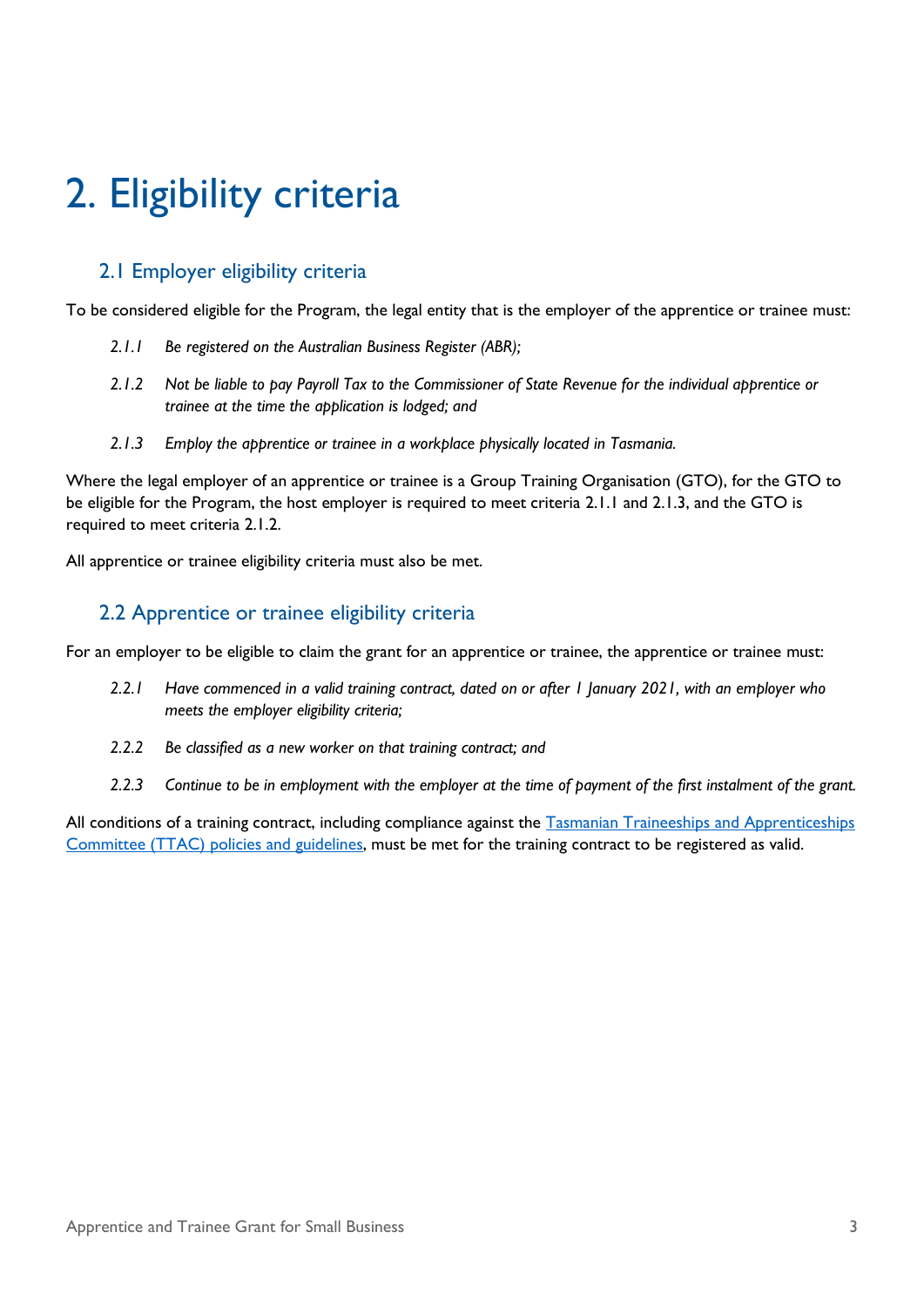## <span id="page-5-0"></span>3. Ineligible Applicants

#### <span id="page-5-1"></span>3.1 Employer ineligibility

An employer will be deemed ineligible for payment of a grant under this Program where the employer (or, in the case of an apprentice or trainee employed by a Group Training Organisation, the host employer where specified in Section 2.1):

- *3.1.1 Is not listed on the Australian Business Register (ABR).*
- *3.1.2 Is liable to pay payroll tax for that apprentice or trainee and therefore eligible to claim the Payroll Tax Rebate (Apprentices, Trainees and Youth Employees) Scheme.*
- *3.1.3 Has already previously accessed either the Apprentice and Trainee Grant for Small Business or the Targeted Apprentice and Trainee Grant for Small Business for that apprentice or trainee, irrespective of whether that claim was under the same or a different training contract.*

#### <span id="page-5-2"></span>3.2 Apprentice or trainee ineligibility

An employer of an apprentice or trainee will be deemed ineligible for payment of a grant under this Program where the apprentice or trainee:

- *3.2.1 Is classified as an existing worker on their training contract.*
- *3.2.2 Is employed in a workplace NOT physically located in Tasmania.*
- *3.2.3 Leaves employment, for any reason, prior to the time of payment of the first instalment of the grant.*

## <span id="page-5-3"></span>4. Assessment

Eligibility for the Program will be assessed by Skills Tasmania against the criteria in Section 2 on the basis of the information provided on the application form lodged by the applicant. This information may be verified against various data sources, including data exchanged with the Department of Treasury and Finance and the Australian Business Register.

Where mandatory criteria are not met, the application will be deemed ineligible and will not be approved for funding.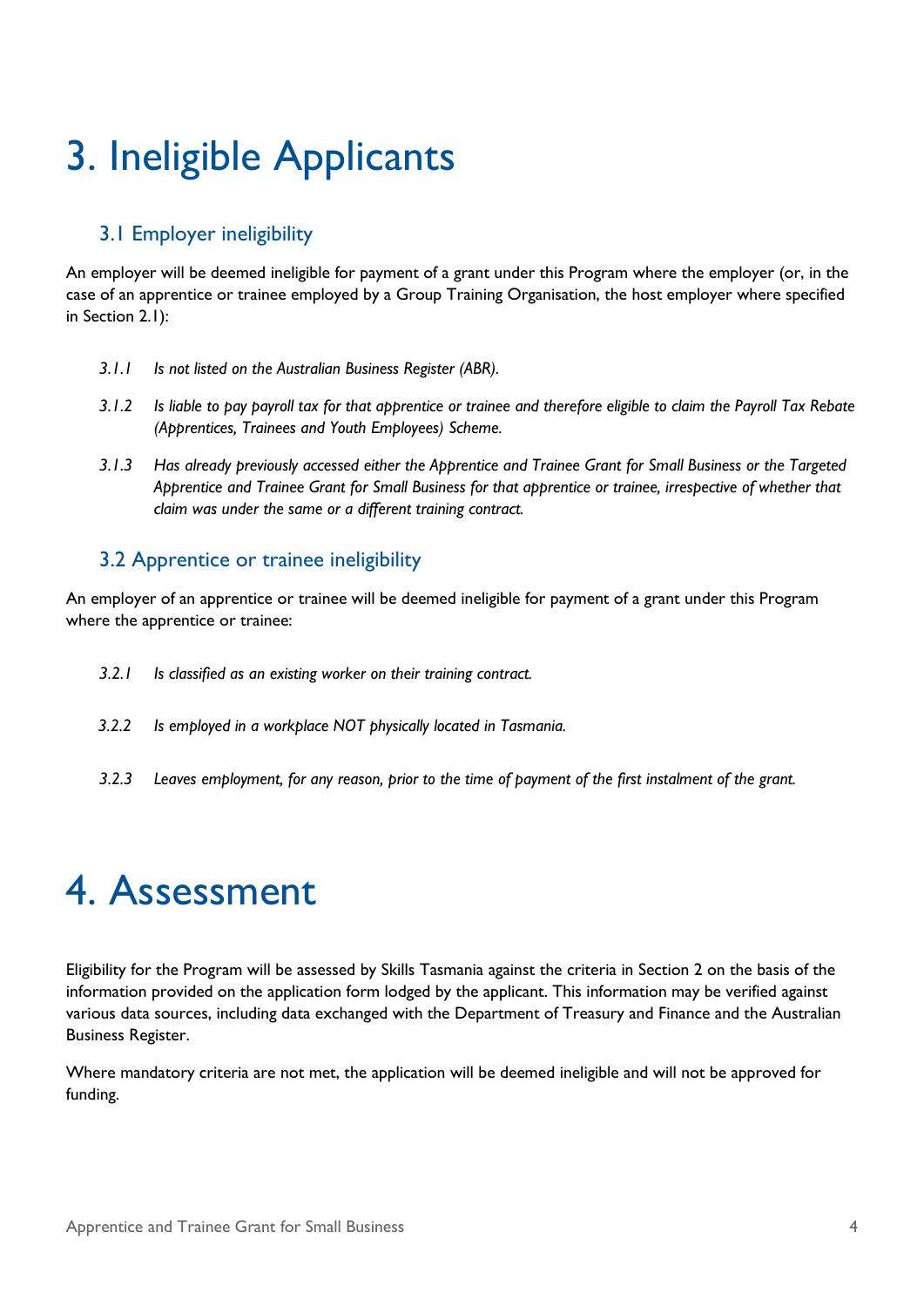## <span id="page-6-0"></span>5. Timeframes

The Program opening date is 1 January 2021.

Skills Tasmania aims to process applications, and notify the employer in writing regarding the approval or otherwise of an application, within 45 days of receipt.

### <span id="page-6-1"></span>6. Application process

- 6.1 The application form for this Program is available from [Apprenticeship Network Providers \(ANPs\)](https://www.skills.tas.gov.au/providers/apprenticeship_network_providers) and from the [Skills Tasmania](https://www.skills.tas.gov.au/funding) [website.](https://www.skills.tas.gov.au/home)
- 6.2 For an application to be considered, it must be lodged with Skills Tasmania whilst the Program is active, and meet the following requirements:
	- *a) Each application must be submitted on the approved template form and lodged by the legal employer or the ANP on behalf of the employer.*
	- *b) All applications should be submitted by email to [grantsadmin@skills.tas.gov.au](mailto:grantsadmin@skills.tas.gov.au)*
	- *c*) Where the application is lodged by the ANP, it is the employer's responsibility to ensure the application has *been lodged and received by Skills Tasmania. Evidence of lodgement should be sought from the ANP in the first instance.*

**NOTE: This Program may be withdrawn at any time. Applications lodged with Skills Tasmania after the Program has been withdrawn will not be eligible for funding.**

## <span id="page-6-2"></span>7. Appealing a decision

Skills Tasmania may reconsider a decision if the applicant can demonstrate a proven conflict of interest, error in process or discrimination.

If applicants have reason to believe that the proper process was not followed in assessment of an application, a request for appeal may be submitted.

Grounds for appeal are:

- *1. The persons making the decision had a direct or indirect financial interest in the outcome of the application.*
- *2. The persons making the recommendations discriminated against the applicant on irrelevant grounds, such as cultural, religious or linguistic background; race; gender; marital status; sexual orientation; or disability.*

Apprentice and Trainee Grant for Small Business 5 and 3 and 3 and 3 and 3 and 3 and 3 and 3 and 3 and 3 and 3 and 3 and 3 and 3 and 3 and 3 and 3 and 3 and 3 and 3 and 3 and 3 and 3 and 3 and 3 and 3 and 3 and 3 and 3 and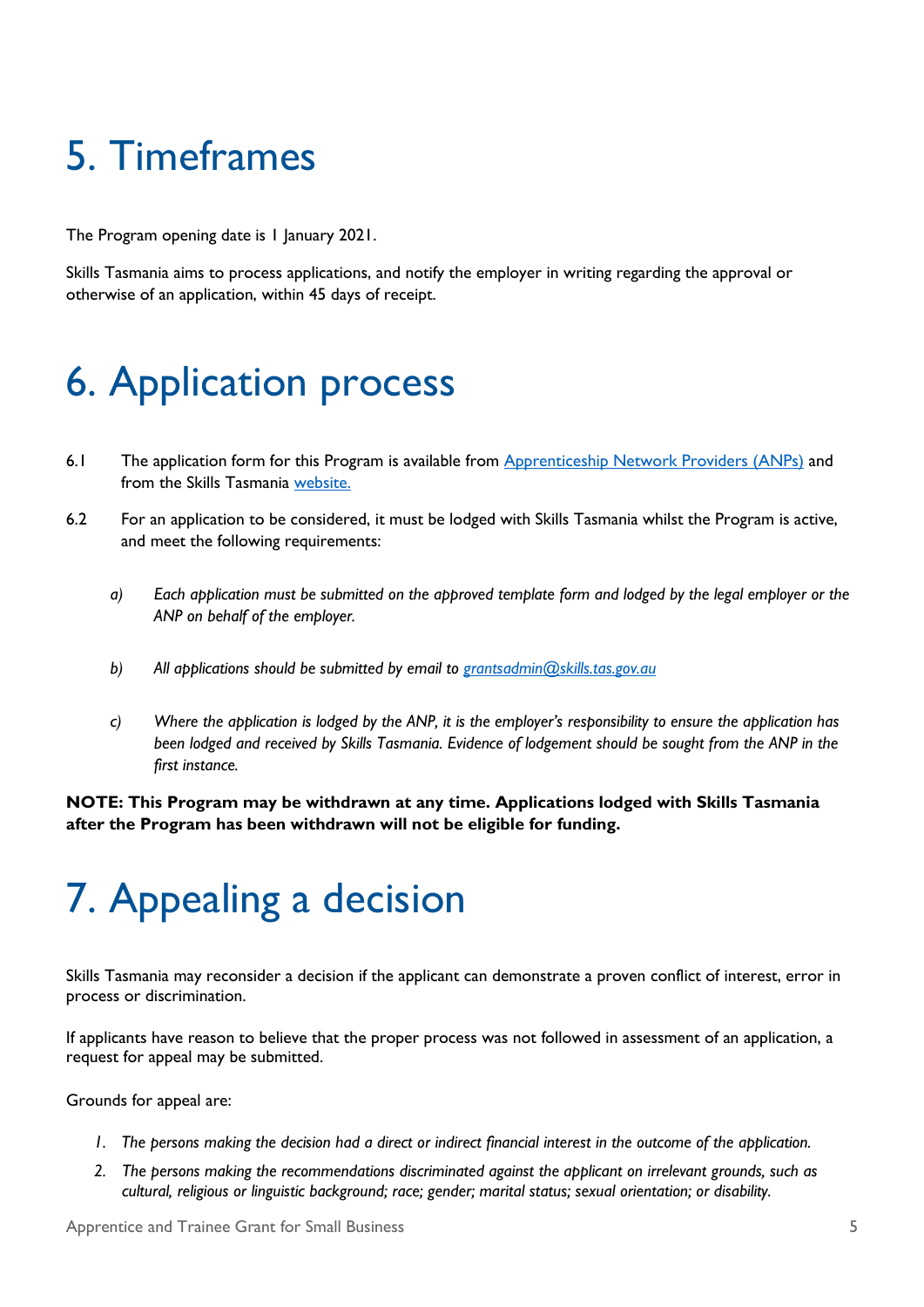*3. The persons making the recommendation did not have the correct or full information at the time of making the decision and further evidence has been supplied that may clarify the initial decision made.*

All requests for appeal must be in writing and should be addressed to the Director, Training Operations at Skills Tasmania.

Your request must be received within 28 days from the date of Skills Tasmania notifying you of the decision about your application.

### <span id="page-7-0"></span>8. Reports

Refer to Payment 1 & 2, Section 10.

Successful applicants will be required to provide evidence that each apprentice or trainee is still employed at the time of making a payment claim, in order for the claim to be eligible for payment.

Details of grant payments and eligibility requirements are contained in section 10 (Grant payments) below.

### <span id="page-7-1"></span>9. Taxation and financial implications

The total grant payable to approved applicants is \$5,000 ( $2 \times$  \$2,500) for each apprentice or trainee employed on a full-time basis, and \$2,500 (2 x \$1,250) for each apprentice or trainee employed on a part-time basis. Part-time includes any eligible school-based training contracts.

Each grant payment amount of \$1,250 or \$2,500 is exempt of GST.

The receipt of funding from this program may be treated as income by the ATO. While grants are typically treated as assessable income for taxation purposes, how they are treated will depend on the recipient's particular circumstances.

It is strongly recommended that potential applicants seek independent advice about the possible tax implications for receiving the grant under the program from a tax advisor, financial advisor and/or the Australian Taxation Office (ATO), prior to submitting an application.

### <span id="page-7-2"></span>10. Grant payments

#### <span id="page-7-3"></span>10.1 Grant Agreement

All approved applicants are required to enter into a Grant Agreement with the Department of State Growth (Skills Tasmania), on behalf of the Crown in Right of Tasmania, to receive payment of the grant.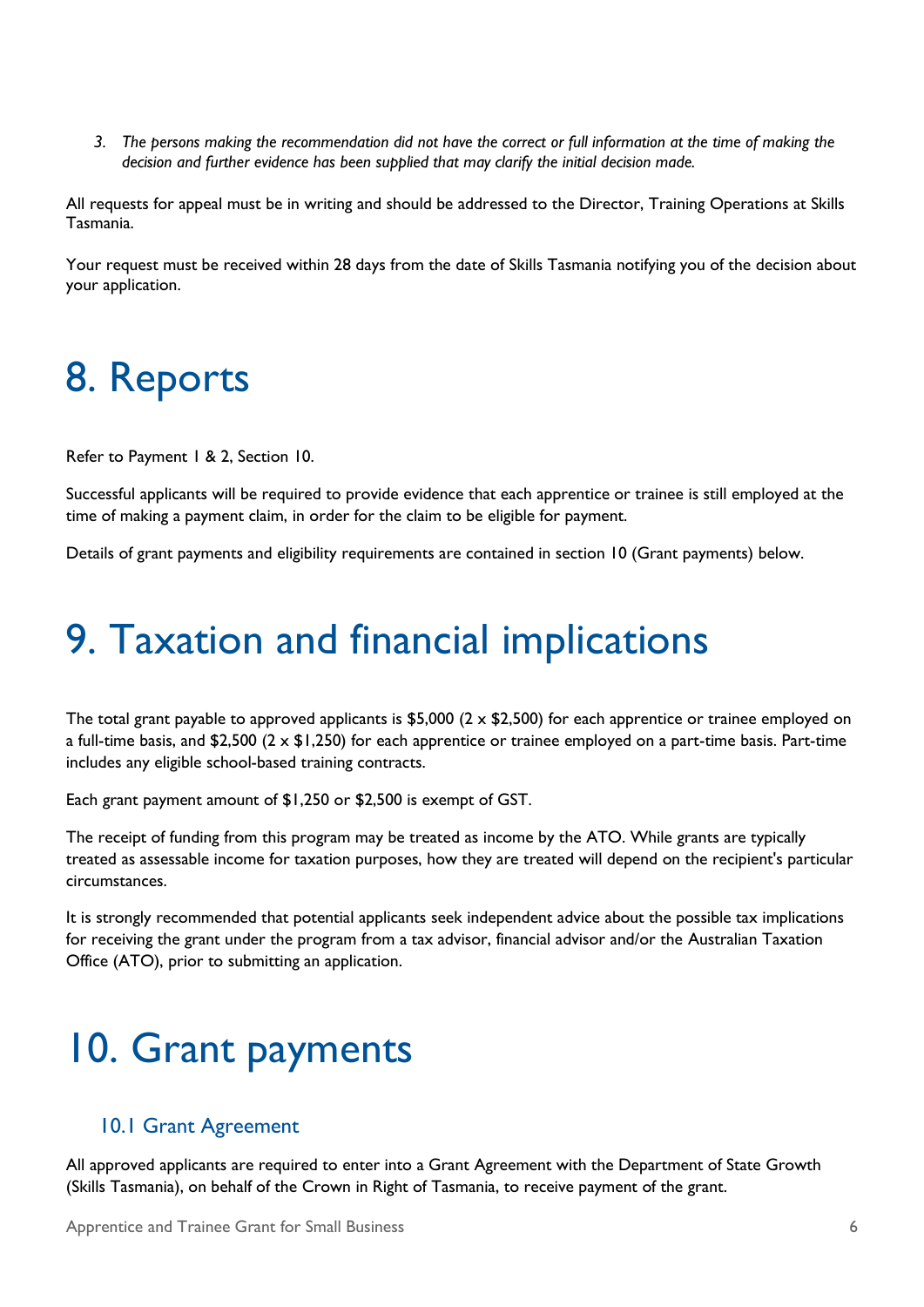The agreement sets out the obligations of both parties including the conditions of eligibility, and terms for acceptance and payment of the grant.

The approved applicant should read the agreement and understand their obligations, rights and responsibilities under the agreement prior its execution.

The Grant Agreement must be validly executed by both parties before any payment can be made under the Program.

Approval of an application under this Program does not commit the Skills Tasmania to any future financial assistance under this or any other program.

#### <span id="page-8-0"></span>10.2 Payment of the grant

The total grant payable to approved applicants is \$5,000 ( $2 \times$  \$2,500) for each apprentice or trainee employed on a full-time basis, and \$2,500 ( $2 \times$  \$1,250) for each apprentice or trainee employed on a part-time basis. Part-time includes any eligible school-based training contracts.

Part-time and full-time employment conditions are defined by the industrial arrangement under which the apprentice or trainee is employed.

The grant will be paid to approved applicants in two equal payments:

- Payment 1 is payable 6 months after the commencement of the training contract of the apprentice or trainee (once the employment status of the apprentice or trainee has been confirmed).
- Payment 2 is payable 12 months after the commencement of the training contract of the apprentice or trainee (once the employment status of the apprentice or trainee has been confirmed).

#### **Payment 1**

A Grant Agreement will be forwarded to the employer within 28 days of the date the first grant payment is payable (6 months from commencement of the training contract). The first grant payment will be paid by the Department of State Growth (Skills Tasmania) upon return of:

- the signed agreement, completed to the satisfaction of Skills Tasmania;
- a copy of the Payment Claim letter sent by Skills Tasmania including bank account details; and
- a compliant payslip identifying that the apprentice or trainee was still employed at the time that the claim was due.

#### **Payment 2**

A confirmation of eligibility form will be forwarded to the employer within 28 days of the date the second grant payment is payable (12 months from commencement of the training contract). The second instalment payment will be paid by the Department of State Growth (Skills Tasmania) upon return of:

- a copy of the Payment Claim letter sent by Skills Tasmania including bank account details; and
- a compliant payslip identifying that the apprentice or trainee was still employed at the time that the claim was due.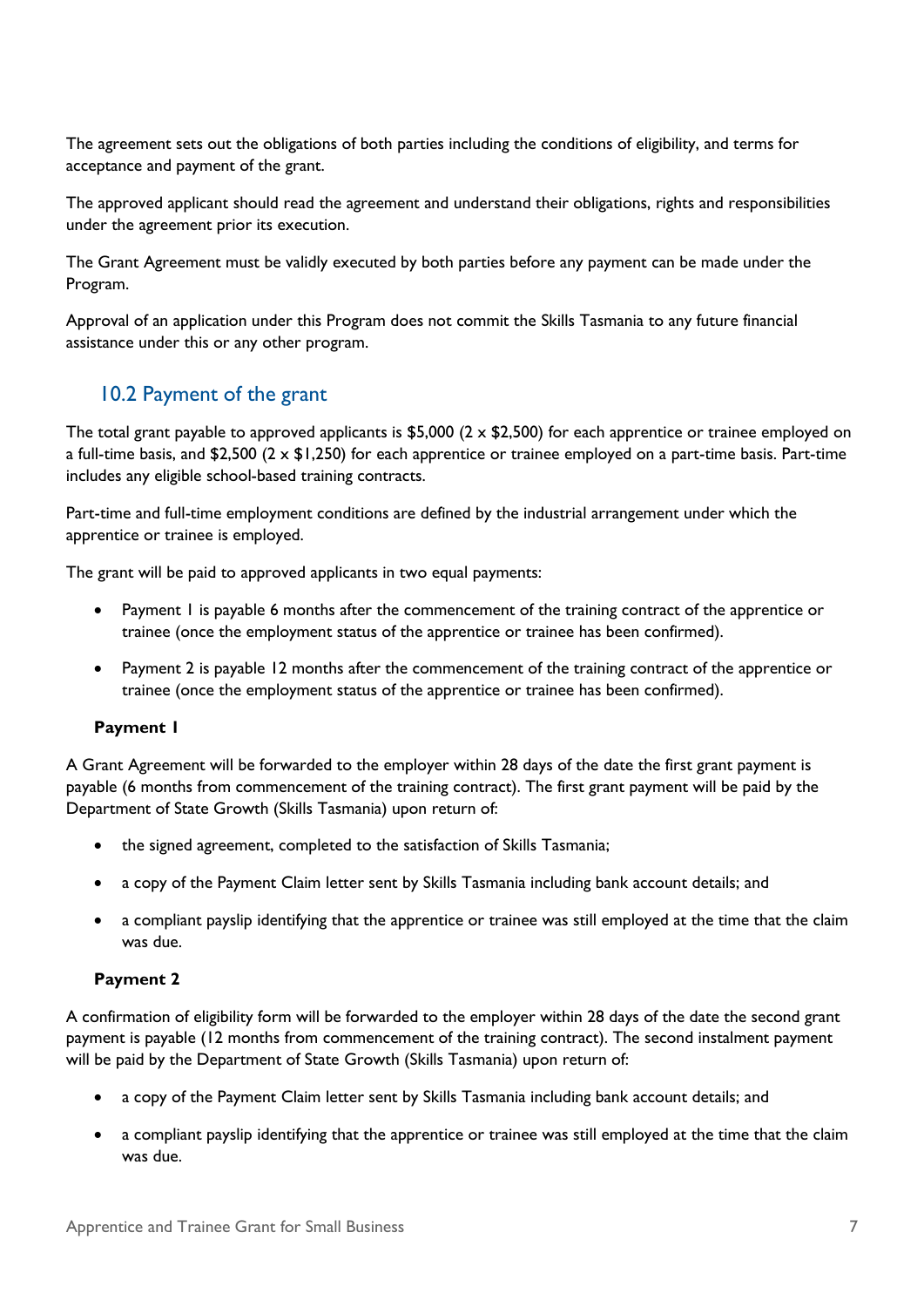Successful applicants will be asked for their bank account details so that we can process successful grant payments. This bank account must be in the same name of the person or business who applied for the grant. You may be asked to provide a copy of your bank statement or a letter from you bank to confirm your bank account details.

If any successful applicant provides incorrect bank account details, this may result in funds being paid to an incorrect account. These funds will need to be returned to us before we attempt another grant payment. This process may result in significant delays to any funding being received. Additionally we cannot guarantee that funds paid to an incorrect bank account will be returned to us.

<span id="page-9-0"></span>It is the responsibility of the applicant to ensure that all bank account details are correct.

#### 10.3 Conditions of payment

Employers are required to continue to meet all of the eligibility criteria at the time each payment is due in order to receive each payment.

All Tasmanian Traineeships and Apprenticeships Committee (TTAC) policies and guidelines must also be met, including the minimum and maximum hours requirements for each type of training contract.

Payments will only be made where Skills Tasmania has no concerns in relation to the training contract and there are no known issues between the employer and the apprentice or trainee.

Where an apprentice or trainee changes employment status from full-time to part-time, or part-time to full-time while their training contract is active, the applicant will receive the grant amount that is applicable to the employment status that has been in place for the majority of the training contract. This will be calculated as at the date each payment is due.

Where an apprentice or trainee completes their qualification within the first twelve months of the training contract, the employer will still be eligible to receive each grant instalment. This is provided the individual that is the eligible apprentice or trainee is still in employment with the employer at time of the completion and that Skills Tasmania has received notification from the RTO that the apprentice or trainee successfully completed their qualification.

Where a grant payment has been made to the employer and it is subsequently confirmed that the payment was paid based on incorrect information provided by the employer, Skills Tasmania reserve the right to recover the grant amount that has been paid.

#### <span id="page-9-1"></span>10.4 Withdrawal of Program and Grants

Skills Tasmania has a responsibility to ensure the management of Program funds.

This Program may be withdrawn at any time.

If the Program is withdrawn, payment of the grant will still be honoured for all applications that have been received by Skills Tasmania where one or more payments has yet to fall due, provided that the applicant meets and continues to meet the eligibility criteria at the time the payment falls due.

Once awarded, Skills Tasmania may withdraw the grant at any time before or after issuing if the grant conditions or Grant Agreement obligations are not met. These include: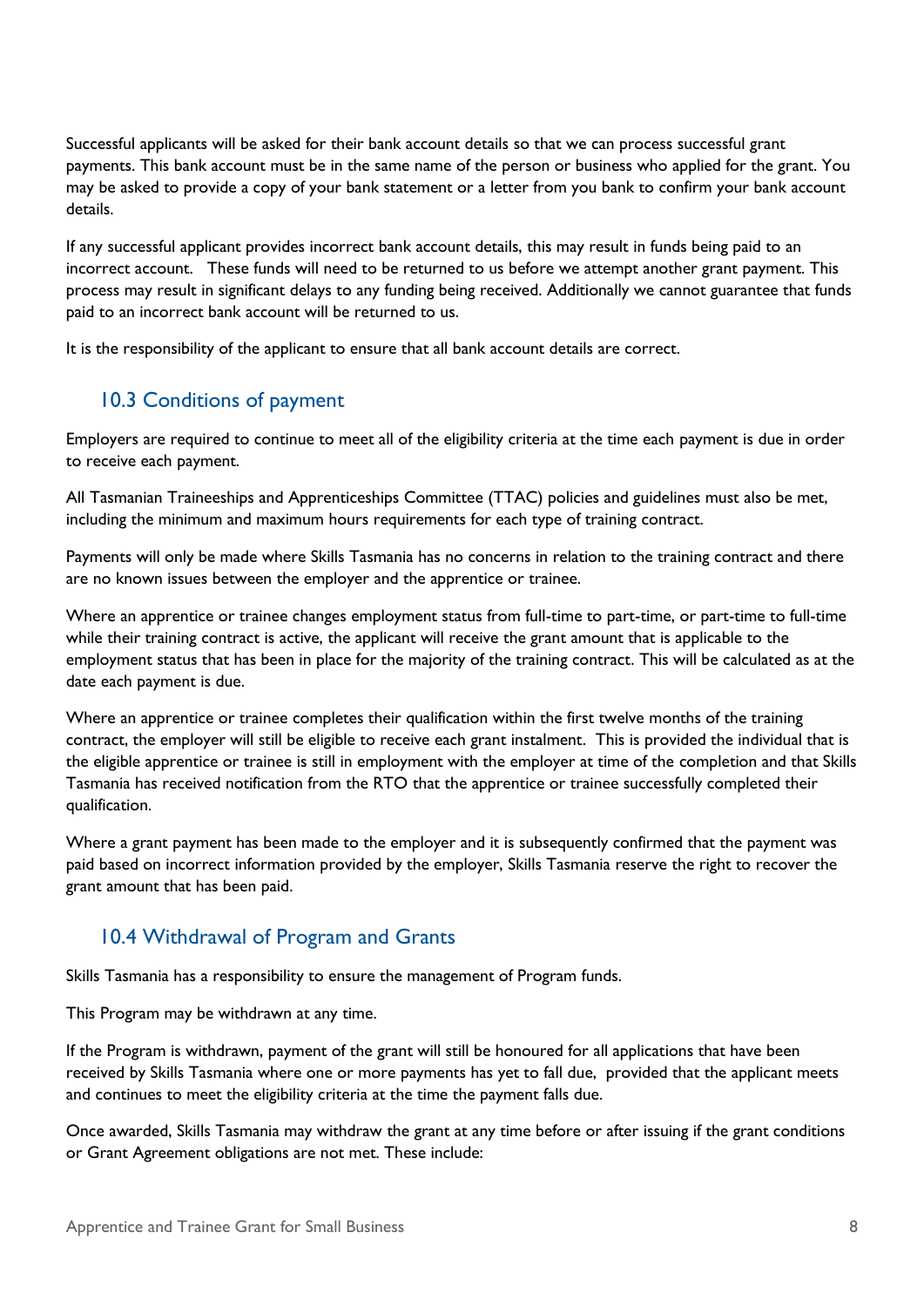- That approval was based on misleading or incorrect information provided in the application or associated documentation.
- There are material changes to an application within or beyond the applicant's control that would significantly alter the assessment.
- The approved applicant is unresponsive to contact from Skills Tasmania regarding their application for the Program on at least three occasions.
- Skills Tasmania is unable to gain sufficient information to progress the Grant Agreement.
- The applicant has not provided Skills Tasmania with correct bank account details.

If a payment has been made, Skills Tasmania has the option of seeking the return of the funds. If a grant payment has not yet been made, approval for the grant may be withdrawn.

## <span id="page-10-0"></span>11. Confidentiality

The Tasmanian Government may use and disclose the information provided by applicants for the purposes of discharging its functions under the Program Guidelines and otherwise for the purposes of the program and related uses.

The department may also:

- 1. Use information received in applications for any other departmental business.
- 2. Use information received in applications and during the performance of the project for reporting.

## <span id="page-10-1"></span>12. Administration and contact details

The program will be administered by the Department of State Growth on behalf of the Crown in the Right of Tasmania. Contact with the department for any of the following reasons can be directed to the Grants Administration Officer by email at [grantsadmin@skills.tas.gov.au](mailto:grantsadmin@skills.tas.gov.au) or on (03) 6165 6048.

Potential applicants are encouraged to discuss their application with their Apprenticeship Network Provider (ANP) prior to preparation of an application (see <http://www.skills.tas.gov.au/apprenticeshipstraineeships/importantcontacts/role-of-ANPs> for contact details).

The ANP can provide further information and advice on the program including:

- Assistance in making an application
- Further feedback on the decision of the application
- Appeal the decision

Apprentice and Trainee Grant for Small Business 9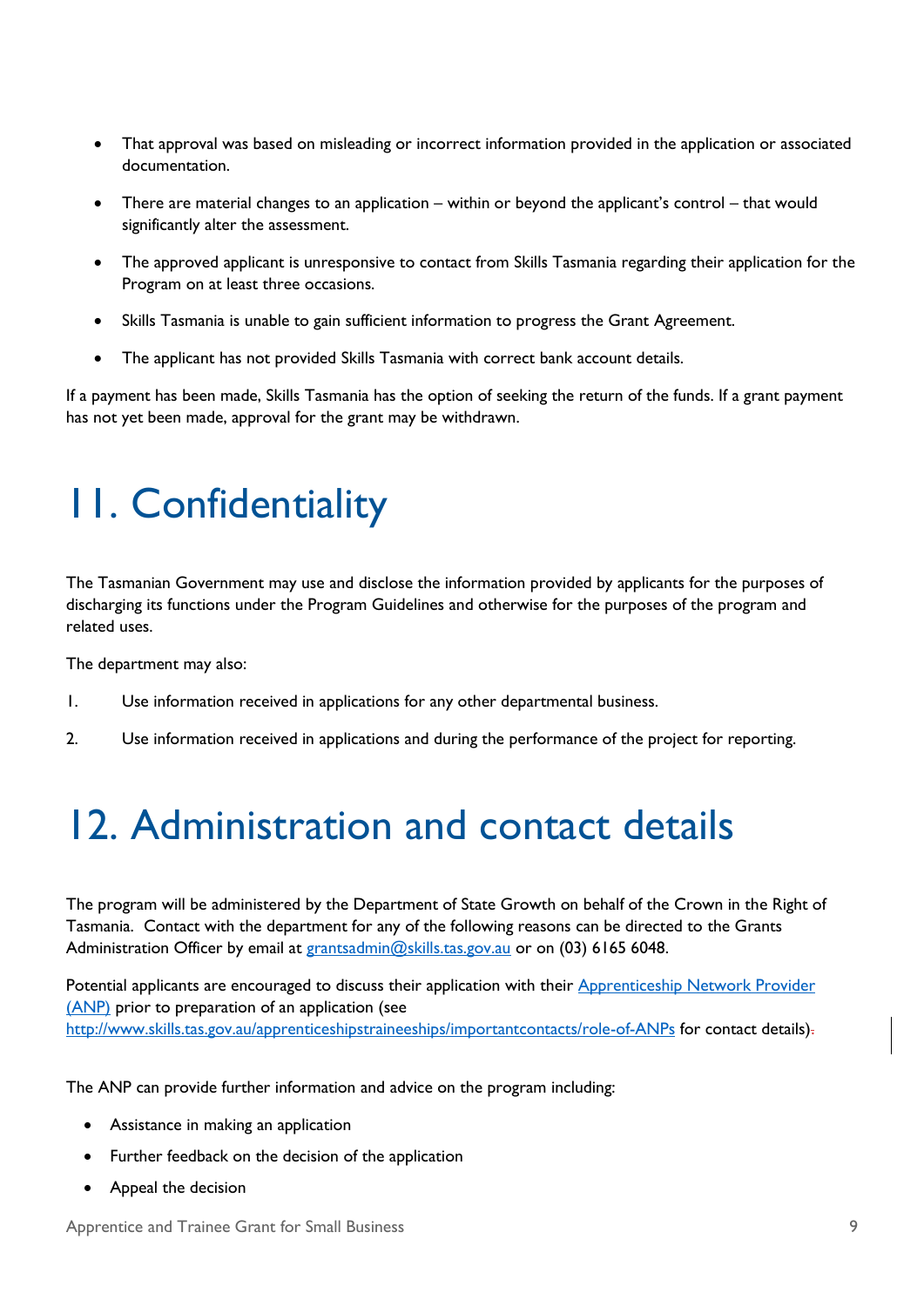#### <span id="page-11-0"></span>Important note

All applicants must take care to provide true and accurate information. Any information that is found to be false or misleading may result in action being taken and any grant funds, that have been paid, will be required to be repaid to the department.

## <span id="page-11-1"></span>13. Program marketing

ANPs operating in Tasmania are responsible for the promotion of this program, as they are the initial point of contact with employers interested in signing up an apprentice or trainee.

The ANP is to provide the employer with relevant information and assistance in relation to the Program as part of their process for completing a training contract sign up, including:

- A. Providing information and advice regarding the eligibility criteria to businesses who may be eligible;
- B. Assisting employers to complete the application form; and
- C. Lodging application forms with Skills Tasmania along with the related training contract.

## <span id="page-11-2"></span>14. Publicity of grant assistance

The Department of State Growth disburses public funds and is therefore accountable for the distribution of those funds. As part of the accountability process, the department may publicise the level of financial assistance, the identity of the recipient, the purpose of the financial assistance, and any other details considered by the department to be appropriate.

## <span id="page-11-3"></span>15. Right to information

Information provided to the Department of State Growth may be subject to disclosure in accordance with the *Right to Information Act 2009*.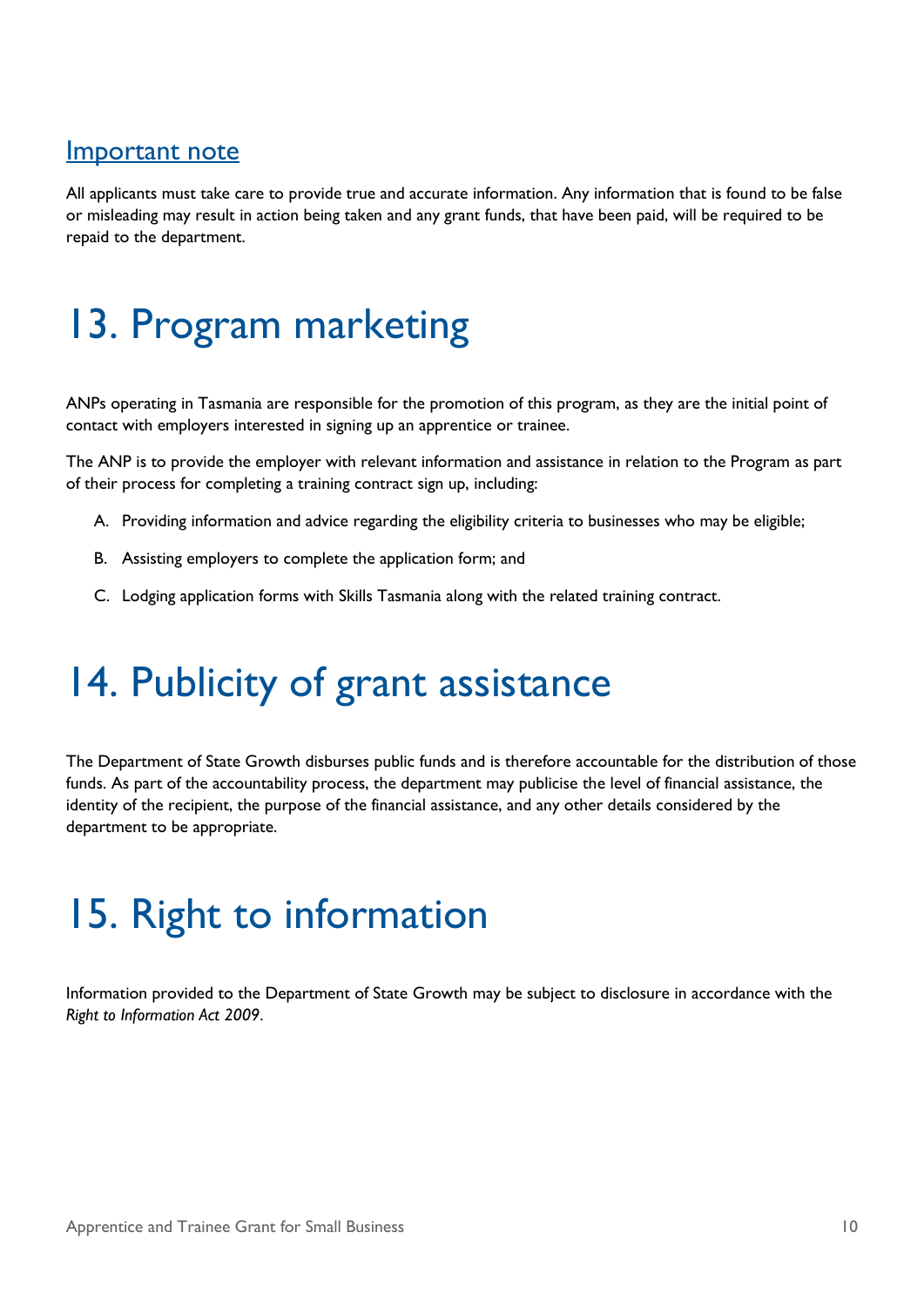## <span id="page-12-0"></span>16. Personal information protection

Skills Tasmania will respect the privacy and confidentiality of any application information directly related to the business activities of the employer applying for funding under this Program.

Personal information will be managed in accordance with the *Personal Information Protection Act 2004*. This information may be accessed by the individual to whom it related, on request to the Department of State Growth. A fee for this service may be charged.

### <span id="page-12-1"></span>17. Disclosure

The following applies to all successful applicants:

- Despite any confidentiality or intellectual property right subsisting in the grant funding agreement or deed, a party may publish all or any part of the grant funding agreement or deed without reference to another party.
- Nothing in this item 15. Disclosure, derogates from a party's obligations under the Personal Information Protection Act 2004 (Tas) or the Privacy Act 1988 (Cwlth).

### <span id="page-12-2"></span>18. Disclaimer

Although care has been taken in the preparation of this document, no warranty, express or implied, is given by the Crown in Right of Tasmania, as to the accuracy or completeness of the information it contains. The Crown in Right of Tasmania accepts no responsibility for any loss or damage that may arise from anything contained in or omitted from or that may arise from the use of this document, and any person relying on this document and the information it contains does so at their own risk absolutely. The Crown in Right of Tasmania does not accept liability or responsibility for any loss incurred by an applicant that are in any way related to the program.

For an apprenticeship or traineeship to be registered in Tasmania, it must meet the requirements of the national training contract, the *Training and Workforce Development Act 2013*, (found [here](http://www.thelaw.tas.gov.au/tocview/index.w3p;cond=all;doc_id=9++2013+AT@EN+SESSIONAL;histon=;prompt=;rec=;term=training%20and%20workforce) on www.thelaw.tas.gov.au) and the Tasmanian Traineeships and Apprenticeships Committee (TTAC) Policies and Guidelines (found at [http://www.skills.tas.gov.au/skillstas/systemtas/ttac\)](http://www.skills.tas.gov.au/skillstas/systemtas/ttac).